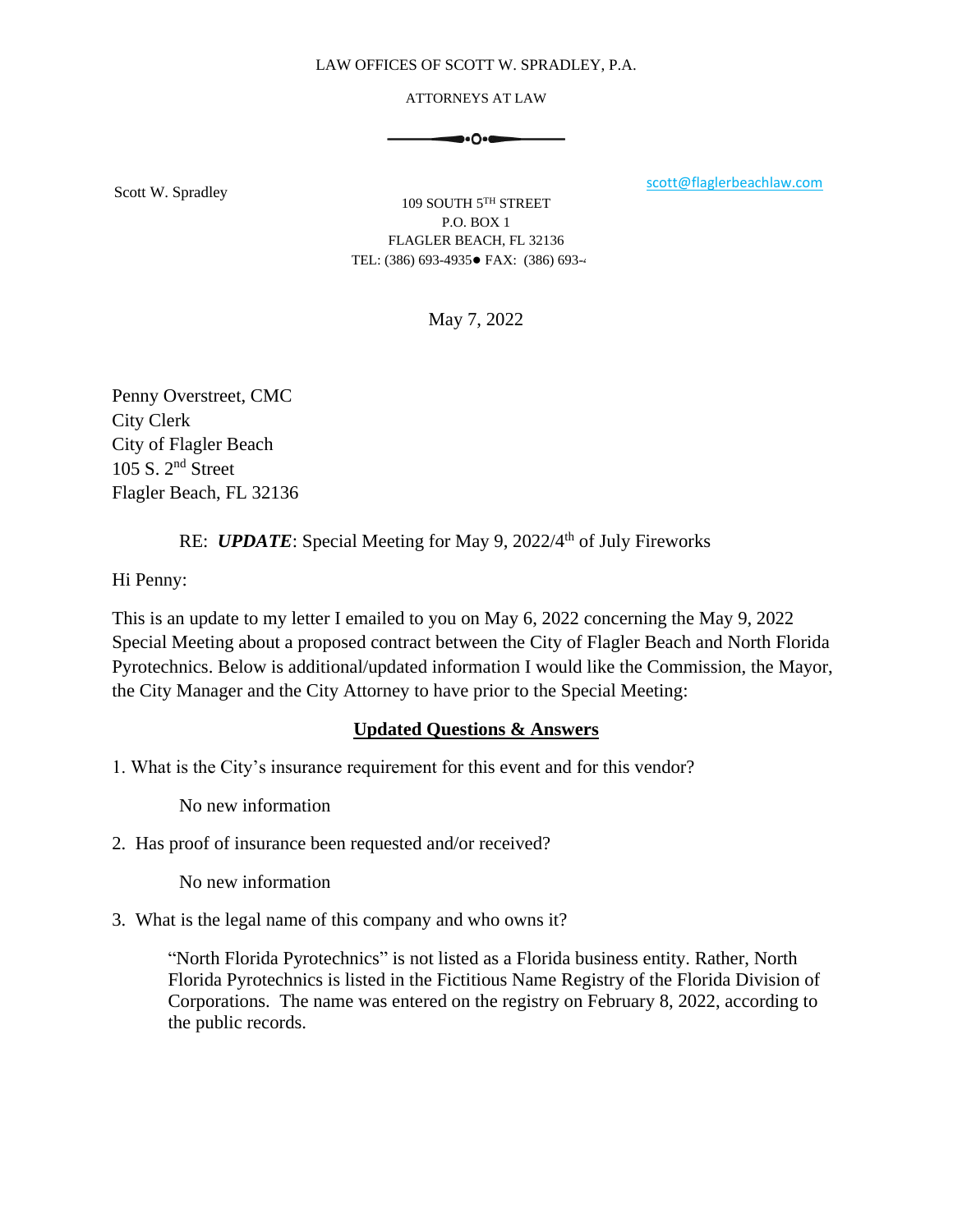4. Who are the owners of the business?

The owner of the North Florida Pyrotechnics fictitious name is listed as Island Outdoor Management, Inc. of Green Cove Springs, Florida. Island Outdoor Management, Inc. is itself a Florida Corporation formed in 2018. According to its website, Island Outdoor Management, Inc. is a lawn maintenance service based in Green Cove Springs, Florida. In the May 5, 2022 letter from the applicant to the City (attached), the only business entity mentioned is North Florida Pyrotechnics, with no further information about it or its owner, Island Outdoor Management, Inc. That letter is signed by Ryan Allen, as President of North Florida Pyrotechnics. But as stated, this is a fictional name only and is owned by Island Outdoor Management, Inc., which is not named in the letter.

5. What is the history of the business and what events have been conducted for other large audiences?

No new information.

6. Have there been any claims or mishaps at any of these events?

No new information

7. What is the website address for this business?

There is no working website for North Florida Pyrotechnics. Island Outdoor Management, Inc. has a working website: [www.iomlawncare.com](http://www.iomlawncare.com/) The website contains information about lawn care services. There is no mention of fireworks or fireworks displays.

## **Additional Information Obtained**

I checked to see if North Florida Pyrotechnics or Island Outdoor Management, Inc. hold any valid Florida licenses. I was unable to locate any licenses in the name of North Florida Pyrotechnics. I did locate three (3) current Sparkler Registration Licenses for "Island Outdoor Management Inc. DBA Wholesale Fireworks Direct," which is the owner of North Florida Pyrotechnics. These are Type 07 Class 63 licenses which authorize the seasonal retail sales of certain sparklers. These licenses have nothing to do with conducting performances using fireworks. By contrast, the Santore business is shown as having a current Florida Type 04 Class 05 Explosives license, but I am admittedly not versed in licensing requirements for Florida fireworks performance vendors. I was not able to locate any other information on North Florida Pyrotechnics, the applicant, or on Island Outdoor Management, Inc. or on Wholesale Fireworks Direct, in the public record.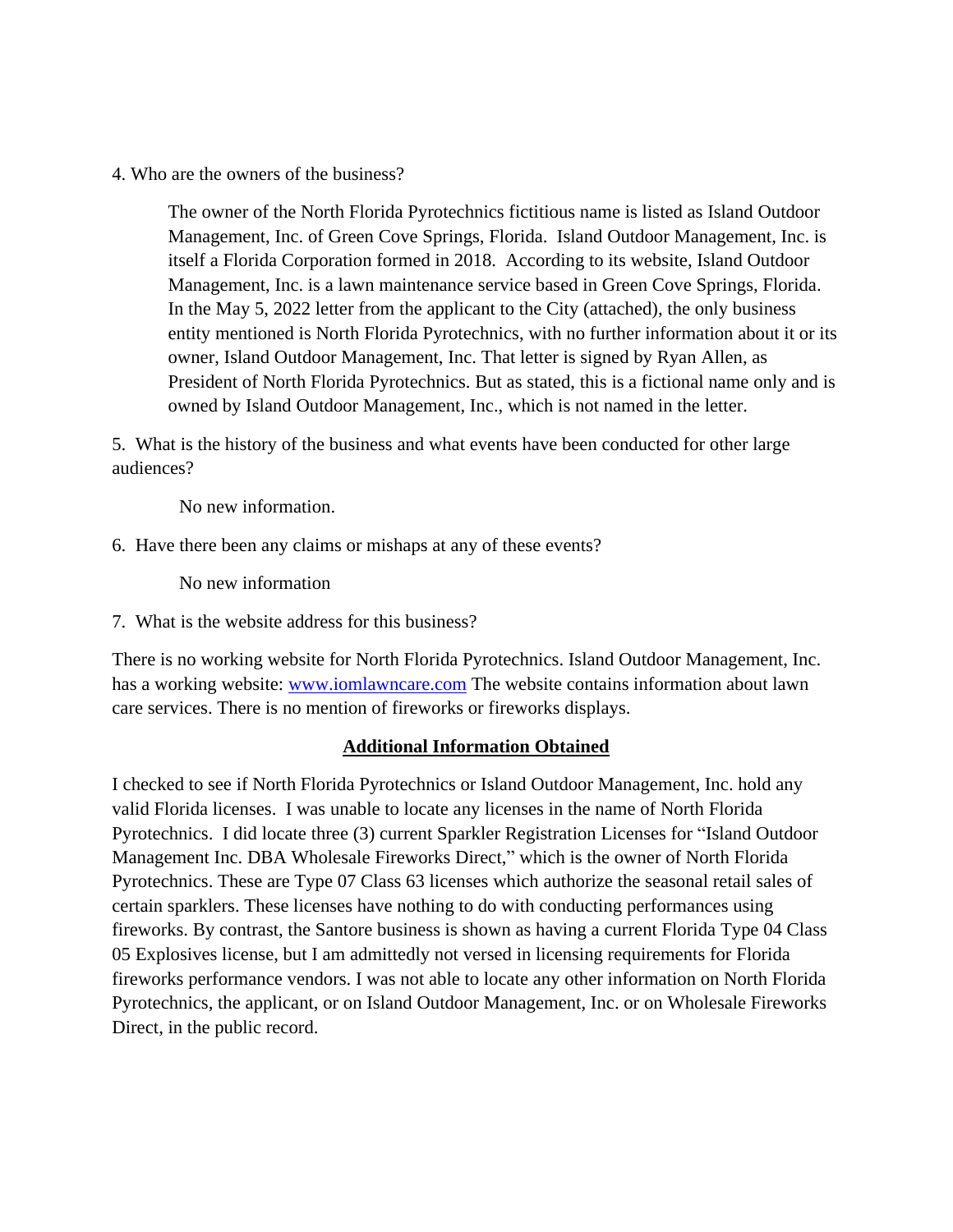#### **Summary**

In summary, as a resident, as a local business owner and as a member and Chairperson of the  $4<sup>th</sup>$ of July Celebration Committee, I have concerns, mostly having to do with a lack of necessary and important information from a vendor seeking to put on an event of this magnitude for the City of Flagler Beach. I question the applicant's history or track record in the fireworks performance business, if it has one; its corporate structure is vague; and the matter of insurance is critically important, but is omitted form the paperwork I have seen, to date. I would ask that the following information be obtained from the applicant before considering an award of a  $4<sup>th</sup>$  of July fireworks contract to this applicant:

1. The name of the actual entity the City of Flagler Beach would be contracting with, and its corporate structure;

2. Proof of insurance in an appropriate amount consistent with past Flagler Beach fireworks performances;

3. A resume of past and scheduled performances for the applicant, bearing in mind that North Florida Pyrotechnics was formed as a fictional name in February of this year;

4. Appropriate and routine follow up by staff with the entities for whom performances were given by the applicant;

5. Creation and circulation by Drew Smith of a contract for Commission review.

I am sure the Commission has other questions and concerns, but these are mine and I hope they will be addressed before any fireworks contract is awarded to this, or to any applicant seeking to put on a display such as this.

I would ask for this letter to be circulated to the City Commissioners, the Mayor, the City Manager and to the City Attorney in advance of the May 9 meeting.

Thank you very much, Penny.

Sincerely,

Scott W. Spradley

Scott W. Spradley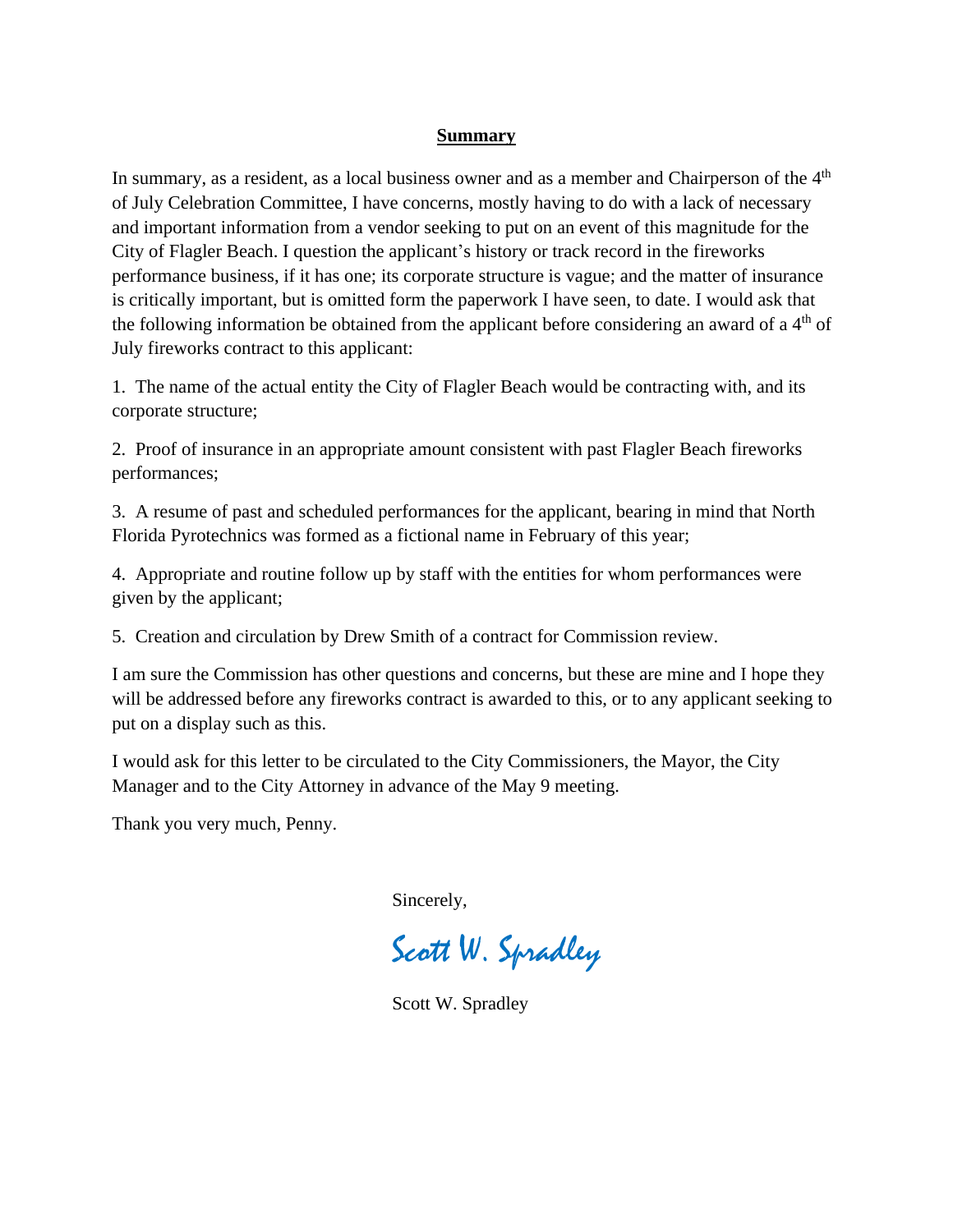

North Florida Pyrotechnics 805 Arthur Moore Dr. Green Cove Springs, Florida 32043 904-333-6622 sales@wholesalefireworksdirect.com WWW. NFPYRO. corn

City Of Flagler Beach Florida C/O William Whitson 105 South Second Street Flagler Beach, Florida 32136

#### Dear William,

Thank You for Considering North Florida Pyrotechnics for Flagler Beaches July 4th Celebration. Listed below is the Pyrotechnic Device List, Duration of the Scripted show as well as Safety Needs for the Display. After Our meeting today <sup>I</sup> was able to review the site and take accurate measurements using Google Earth. If wind speeds are optimal the night of the display we can get away with a max size shell of 6". The larger shells of 4", 5" 6" would be setup at the end of the pier and the smaller repeaters and 3" Shells would be set more to the front of the pier to maximize the viewing area. We would need the pier closed for the day with a guard at the gate as well as Ocean Patrol and Beach Patrol to keep any vessel and foot traffic out of the fallout area which <sup>I</sup> will supply along with this proposal. Now that <sup>I</sup> know more of Flagler Beaches past shows and current needs <sup>I</sup> can permit, produce and insure a SPECTACULAR twenty - minute Fireworks Display for \$24,000.00. Thank You for Consideration. If you were to have any question's please feel free to reach out.

Articles Of Pyrotechnics UN0431 1 . 4G 85 Repeaters total RWB to Brocades, RWD Peoney, Gold Brocade, Silver Chrysanthemum, Red Comets, Blue Comets, White Comets, RWB, Bombettes, Brocade Finale, All Repeaters in this category total #2,550 Shots

\* 3" Shells Assorted Effects #216 \* 4" Shells Assorted Effects #288\* 5" Shells Assorted Effects #108 \* 6" Assorted Effects #36 \* #6 3", #8 4" #4, 5" #4 6" Finale Chains.